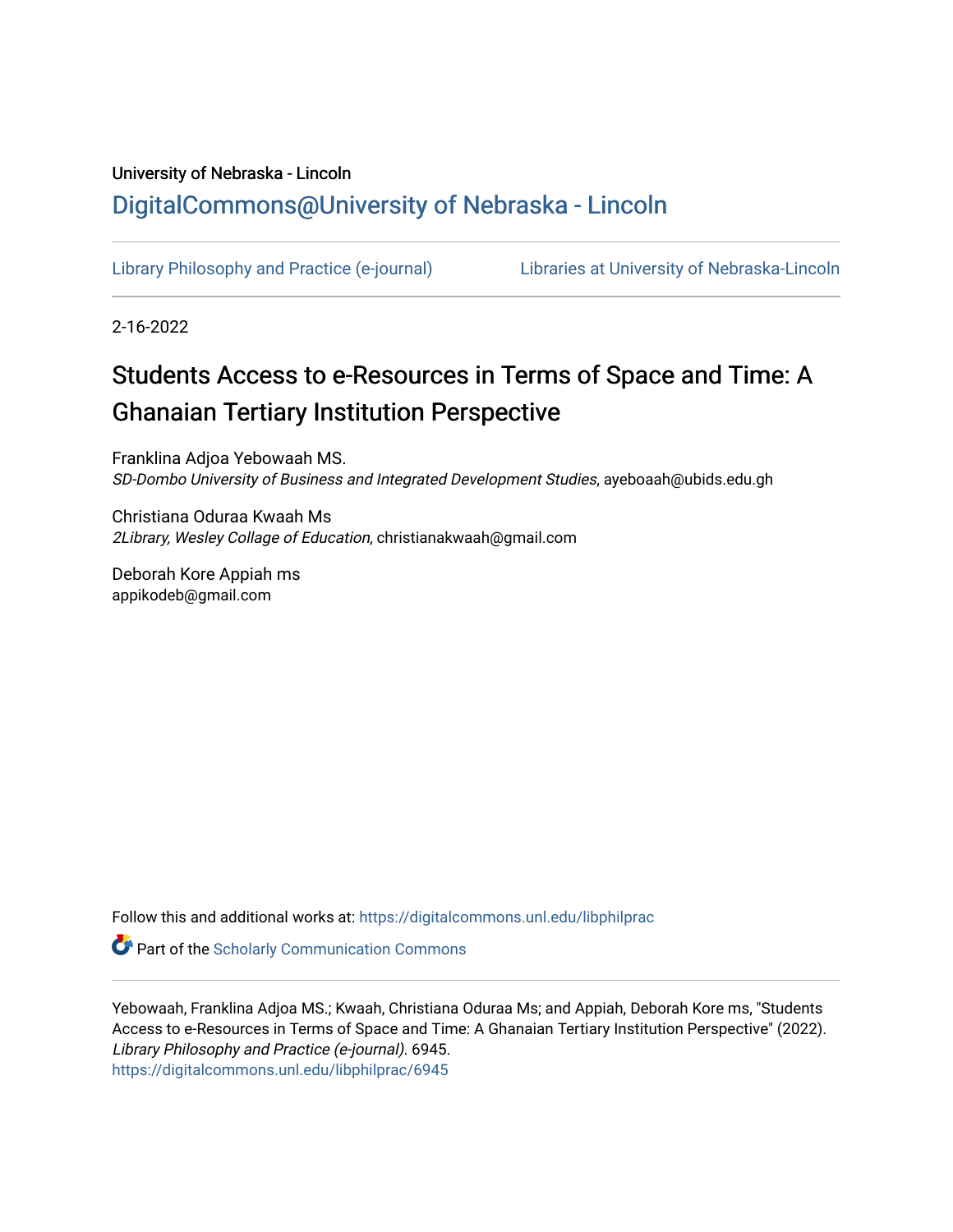# *Students Access to e-Resources in Terms of Space and Time: A Ghanaian Tertiary Institution Perspective*

Franklina Adjoa Yebowaah<sup>1\*,</sup> Christiana Oduraa Kwaah<sup>2</sup> & Deborah Kore Appiah<sup>3</sup>,

<sup>1</sup>Library, SDD-UBIDS

<sup>2</sup>Library, Wesley Collage of Education

<sup>3</sup>Library, University For Development Studies

Corresponding Author**: ayeboaah@ubids.edu.gh**

# **Abstract**

**Introduction**: Though e-resources come with a plethora of advantages, there are some hindrances regarding their management, usage, maintenance, and access in terms of space and time. Upon the lockdown of all institutions per restrictions and response to the COVID-19 pandemic, students were all ordered to move to their various homes. Some students are located in remote areas where there is lack of internet connectivity, others from poor financial backgrounds are not using android phones, others never offered or know much about information literacy. However, all these students are expected to participate in online learning using virtual platforms, online library services, and access to e-resources. The study investigated the challenges and obstacles confronting students' access to e-resources in terms of space and time in a resource-limited environment like Ghana.

**Methodology**: The study employed open-data-collection-kits (ODK) and google forms, coupled with statistical tools (Excel 2013 and GraphPad Prism 8) in analysing a purposively y selected 174 students' responses to a survey-based questionnaire. The study used level 400 students from Departments of Social Science Education and Business Studies Education of the Simon Diedong Dombo University of Business and Integrated Development Studies. This is because they offer an information literacy course and will have had the opportunity to use the library resources and are conversant with the techniques of searching library collection.

**Results**: Findings from the study indicated that students need e-resources and virtual libraries to gain access to quality and briskly available information for their academic work. The results also showed that most students do not have the time to search for quality information online. They resort to places like google.com, ask.com, seek.com, and other non-academic sites for quick information. It was also realized that students do not know how to gain free access to internationally free e-resources and are not conversant with virtual libraries and most rely on social media platforms for assistance from non-staff and inexperienced people for support. It also emerged that quite a significant number of students indicated they are not aware of the availability of e-resource or the digital library. Major challenges identified were the following: lack of suitable devices for access, poor internet connectivity for downloading, lack of access to professional support, and poverty as major which lead to their poor usage of e-resources and virtual libraries.

**Conclusion**: Students had no experience in accessing e-resources, techniques involved in accessing them, and their usage. They did not also know the difference between academic and non-academic sources of information. Information literacy should therefore be introduced as a required course for levels 100 and 300.

**Keywords:** COVID-19, e-Learning, e-Resources, Academic libraries, Internet connectivity.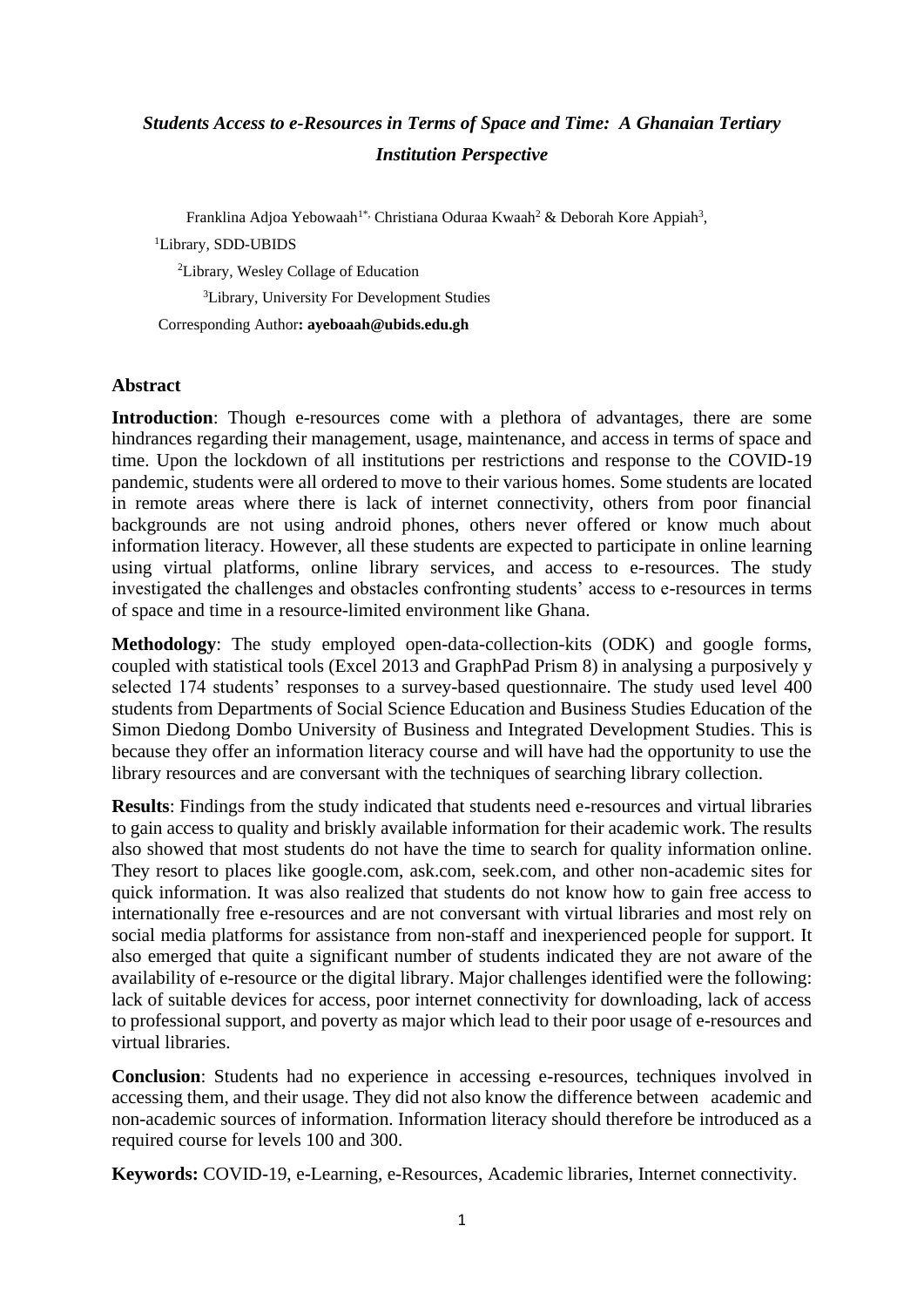#### **Introduction**

E-resources comprise of e-books, e-journals, databases, CDs/DVDs', e-conference proceedings and reports and many others (Kavithanjali, 2019). These e-resources are subscribed and paid for by the university library and are renewed annually for use by students and faculty (Roman et al., 2020). E-resource have been used by academics for a long time, but became remarkable in the world during the COVID-19 pandemic (Mohammad Mahyoob, 2020). COVID-19 resulted in a lockdown of all schools in Ghana and the only solution left to continue educational proceedings was through online (Panganayi, 2020). The most ever free eresources available online were during this pandemic and even most libraries switched to virtual sessions to permeate the way for online access to library services and resources at this precarious moment (Jandrić et al., 2021). Though e-resources come with a plethora of advantages, there are some hindrances regarding their management, usage, maintenance, and access in terms of space and time.

The study aimed at investigating issues faced by students in accessing and utilizing e-resources at the time expected of them. The COVID-19 pandemic forced the closure of all schools in Ghana and the alternative was to move to online studies at all costs. Though students and institutions were not 100% ready, they had no choice but to expedite the processes for online studies. Expected challenges are that, some students do not have smartphones, are financially incapacitated, lack technical skills, and are inexperienced with access to online information. These obstacles are likely to exacerbate the challenges of institutions and library staff in various tertiary intuitions in developing countries such as Ghana. The fastest and best methods and possible ways that could save the situation are the virtual library services, online library, and the provision of e-resources. Meanwhile, most students who were even offering courses related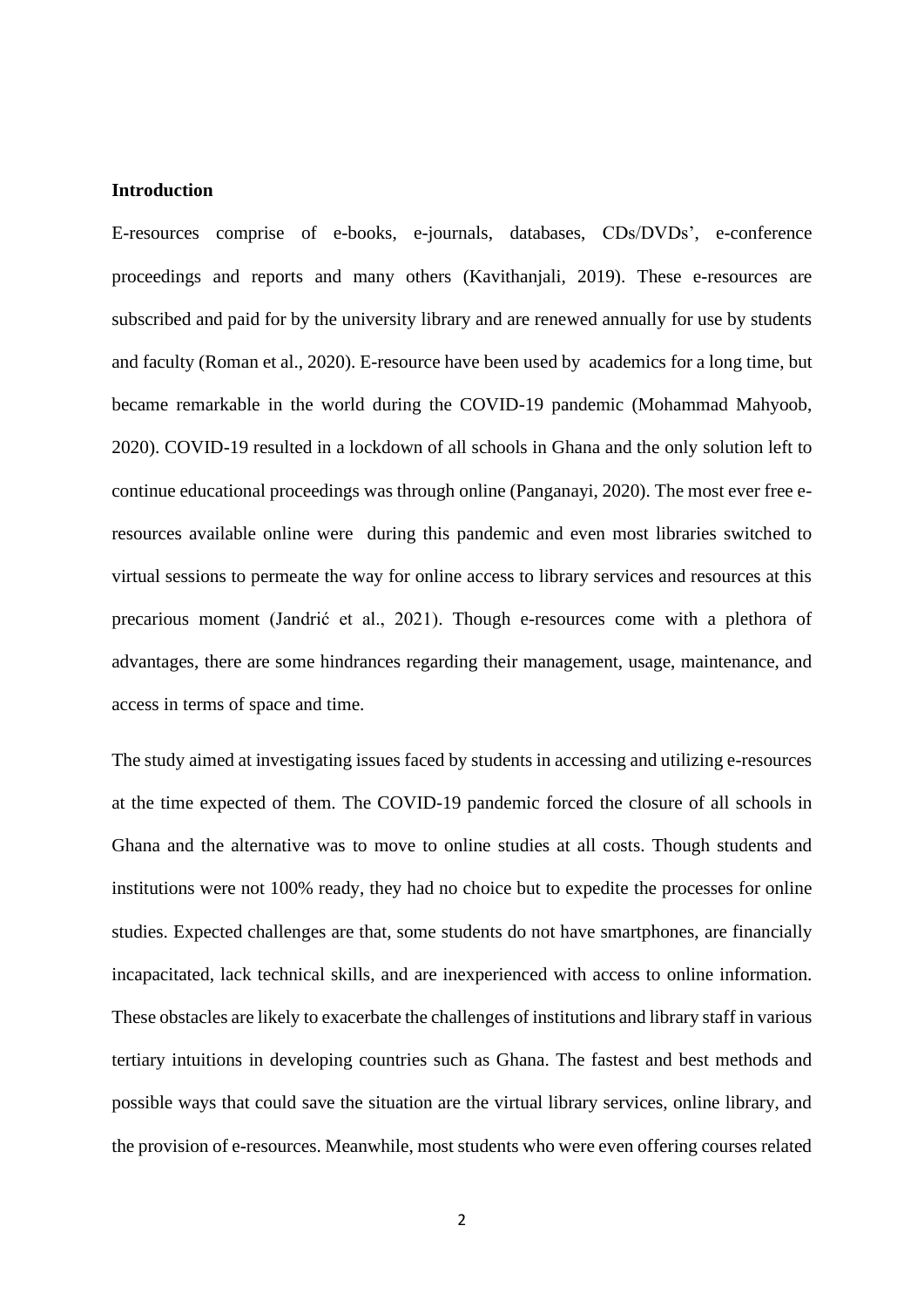to this have not been able to master what it takes to conveniently get access to these resources and hence it became a detrimental issue in these times of COVID-19 pandemic. Concerning access to e-resources, e-resources usage, and movability in terms of space and time, this study is looking at the students' ability to get e-resources, and what it takes to get the e-resources. Are all these available? Are there any possibilities that students living in a remote community with no internet services gain access to e-resources? Yet all students are expected to participate in all academic activities during the COVID-19 pandemic.

It is against this backdrop that the current study seeks to investigate the challenges and obstacles confronting students' access to e-resources in terms of space and time in a resourcelimited environment like Ghana.

## **Materials and Methods**

#### **Study area**

This study investigated the challenges and obstacles confronting students' access to e-resources in terms of space and time in a resource-limited environment like the University of Development Students Wa Campus (UDS) and currently the Simon Diedong Dombo University of Business and Integrated Development Studies (SDD-UBIDS), Wa, Ghana. This was carried out at the time when there was a massive transition to online learning during the second semester of the 2020/2021 academic year because of the COVID-19 pandemic.

#### **Study participants**

The study was carried out at the UDS/SDD-UBIDS and used level 400 undergraduate students of Departments of Social Science Education and Business Studies Education of the School of Education and Lifelong Learning (SoELLL) who offered Information Literacy at Level 200. This was done after successful completion of online teaching and learning during t the second semester of 2019/2020 academic year. The sample comprised of 174 students with-(54%)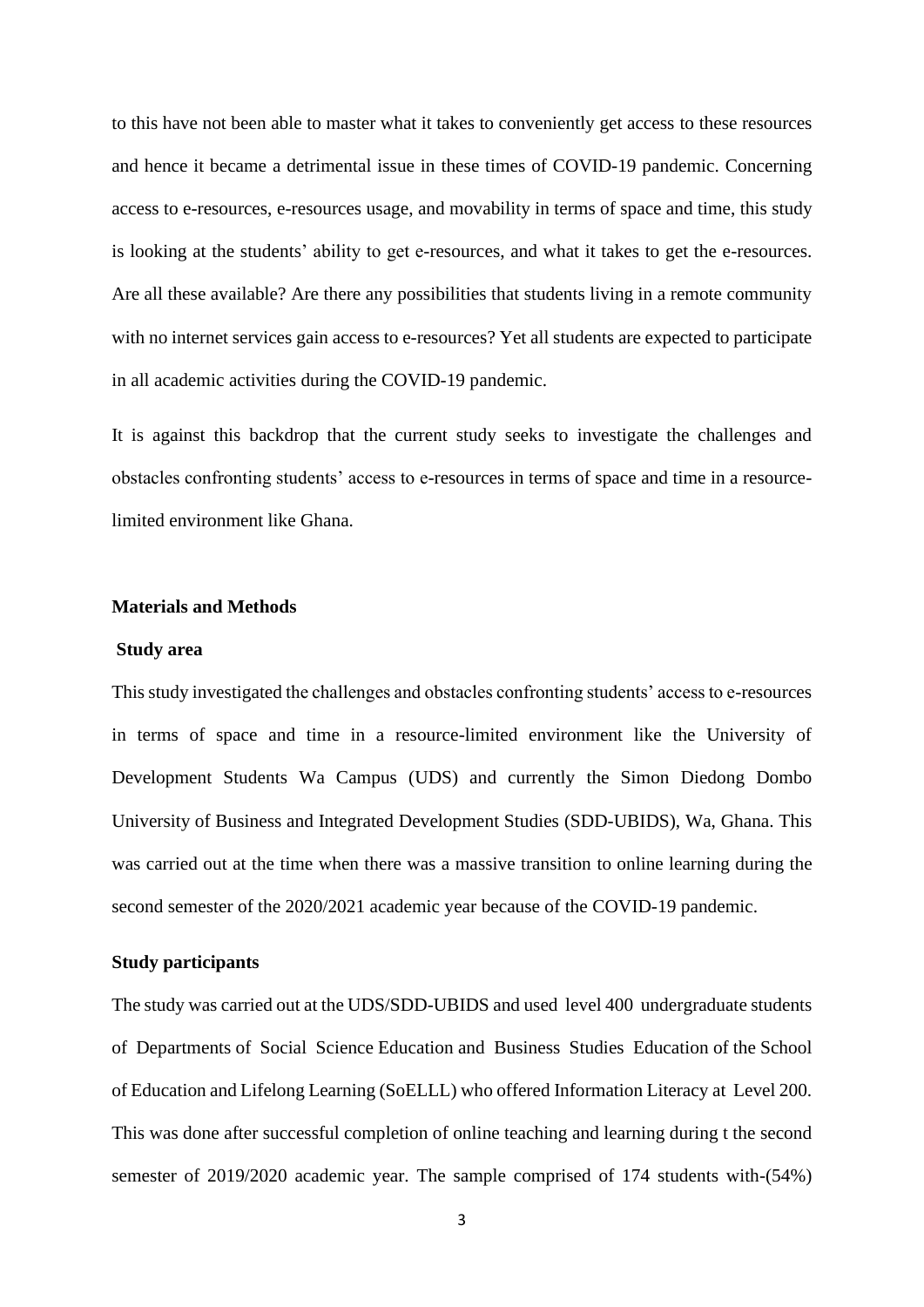males and (46%) females offering bachelor's degrees in both the Departments of Social Science Education and Business Studies Education. Most of the students did not have any previous knowledge of online learning and virtual library. Results on demographic information of students are shown in Table 1 in the results section.

The SDD-UBIDS was established by the Government of Ghana in 2019 and given a mandate by Act, 2019 (Act 1001) It used to be a campus of University for Development Studies (UDS). It has four schools and three faculties, making a total of seven schools and faculties. There are only two departments that offer information literacy course.

The group of students chosen for the study were those in level 400 who are assumed to have sufficient knowledge in the information literacy course. With a total number of 200, only 174 responded to the questionnaire. In brief detail, the total number of level 400 students who offered information literacy course during the 2018/2019 academic year was 200. Out of the 200 students, 189 agreed to participate in the study and were all sent the link to the questionnaires. Out of the 189, 15 had problems with their phones or had problems with their emails and WhatsApp platforms and hence could not fill the questionnaire. However, 174 students were able to complete and submit the questionnaire successfully.

# **Research instruments**

The study used a descriptive design employing a survey research method. The research instruments used for the study included a well-structured closed-ended questionnaire with 26 question items linked to OKD and google forms. The questionnaire was designed to measure the challenges and obstacles confronting students' access to e-resources in terms of space and time in a resource-limited environment like Ghana. Specifically, the questionnaire was structured to find out students' access to e-resources, knowledge on the availability of e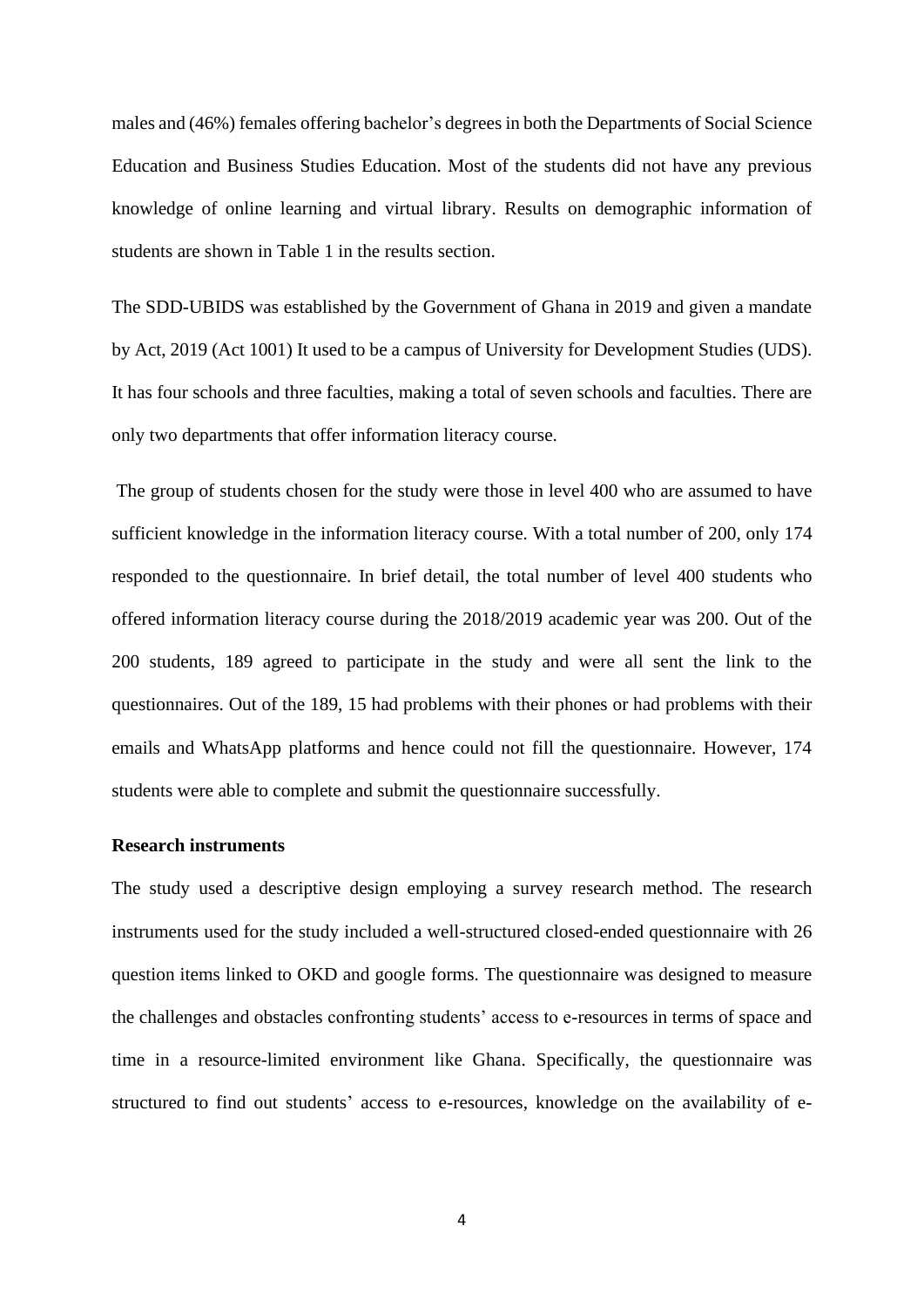resources, devices needed to access e-resources, medium of communication, the usability of eresources and finally obstacles faced during the time and periodical usage of e-resources.

#### **Data collection**

Data was gathered using a questionnaire linked to ODK and google forms and links created and sent to students via emails and WhatsApp. A total of 174 students responded and successfully submitted their responses. The data collected in a pool was exported to Microsoft office excel and processed for analysis with GraphPad Prism 8.

## **Statistical analysis**

The study recorded responses from respondents using ODK and google forms and was imported into Microsoft Office Excel 2013 version. Data was cleaned and prepared for analysis. Descriptive statistics and analysis of P- values were done using GraphPad Prism 8. The final results were then organized into tables and figures in the results section.

## **Results**

The results obtained from the 174 respondents from the survey have been analysed using GraphPad Prism 8 and put into tables and graphs as in the case of Table 1 to 4, and Figures 1 to  $3<sub>l</sub>$ 

| <b>Research question/item</b>                     | <b>Frequency</b> | Percentage $(\% )$ |
|---------------------------------------------------|------------------|--------------------|
| <b>Gender</b>                                     |                  |                    |
| Male                                              | 94               | 54                 |
| Female                                            | 80               | 46                 |
| Are you are a user of the University Library?     |                  |                    |
| Yes                                               | 83               | 48                 |
| N <sub>0</sub>                                    | 91               | 52                 |
| How often do you use the Library within the week? |                  |                    |
| Once                                              | 31               | 17.86              |
| Twice                                             | 29               | 16.67              |
| Thrice                                            | 11               | 6.32               |
| 4 times and above                                 | 10               | 5.75               |
| None                                              | 93               | 53.45              |

**Table 1: Gender, Library usage, information assess, E-resources, and mailing list**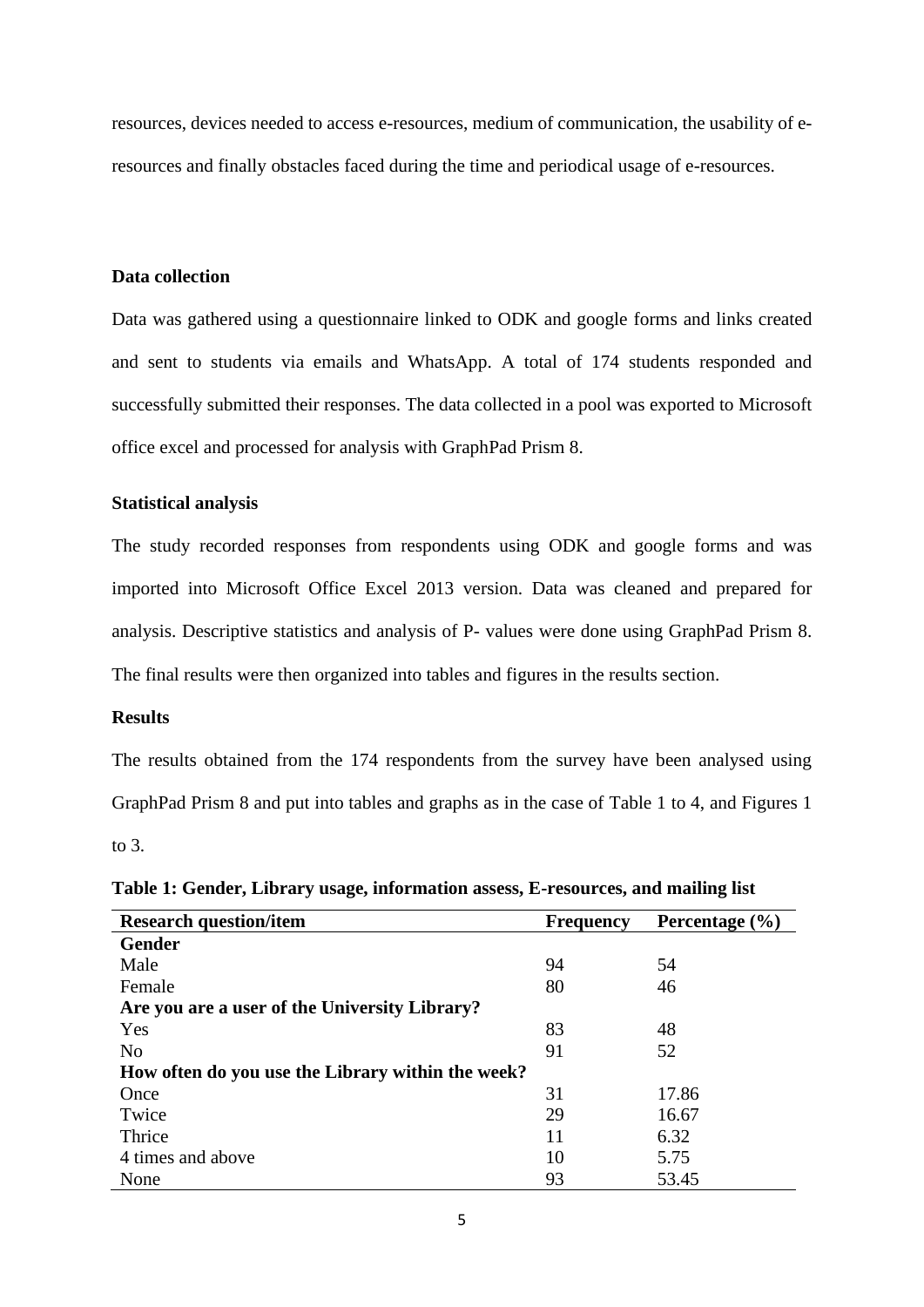| What kind of information do you assess from the  |     |       |  |
|--------------------------------------------------|-----|-------|--|
| Library?                                         |     |       |  |
| Primary research information                     | 63  | 36.21 |  |
| Secondary (Books)                                | 89  | 51.15 |  |
| Tertiary (Dictionaries)                          | 22  | 12.64 |  |
| Do you often get the required information?       |     |       |  |
| Yes                                              | 89  | 51.15 |  |
| N <sub>0</sub>                                   | 85  | 48.85 |  |
| Are you aware of the electronic resources in the |     |       |  |
| library?                                         |     |       |  |
| Yes                                              | 11  | 6.32  |  |
| N <sub>o</sub>                                   | 163 | 93.68 |  |
| In this COVID-19 era, with limited access to the |     |       |  |
| library, how do you assess library materials?    |     |       |  |
| Online library                                   | 52  | 29.89 |  |
| Online database                                  | 51  | 29.31 |  |
| Virtual Library                                  | 43  | 24.71 |  |
| University campus library (face to face)         | 28  | 16.09 |  |
| Are you on the university mailing list?          |     |       |  |
| Yes                                              | 21  | 12.07 |  |
| No                                               | 87  | 50.00 |  |
| Don't know                                       | 66  | 37.93 |  |
| Do you call for resources and databases for use? |     |       |  |
| Yes                                              | 81  | 46.55 |  |
| N <sub>0</sub>                                   | 93  | 53.45 |  |

Results from Table 1 indicate that most of the respondents in the study were males and do not use the library frequently, neither do they visit the Library frequently within the week. Also, most of them visit the Library in search of books and negligibly get the information they required. Additionally, it was found out that only a few (6.32%) of them knew of an electronic resource and hence not a significant majority (93.68%) visit the online library. Notwithstanding, most (50.00%) of these students stated that they are not on the University mailing list and hence messages sent to them through such medium do not usually get to them. With this, some (46.55%) of them usually call for resources and databases for usage while majority (53.45%) do not.

**Table 2: Students' Databases familiarity with databases**

| <b>Databases</b>        | Frequency | Percentage $(\% )$ |
|-------------------------|-----------|--------------------|
| <b>EBSCO</b> host       |           |                    |
| Sage Journals (Premier) |           |                    |
| Wiley                   |           | 70                 |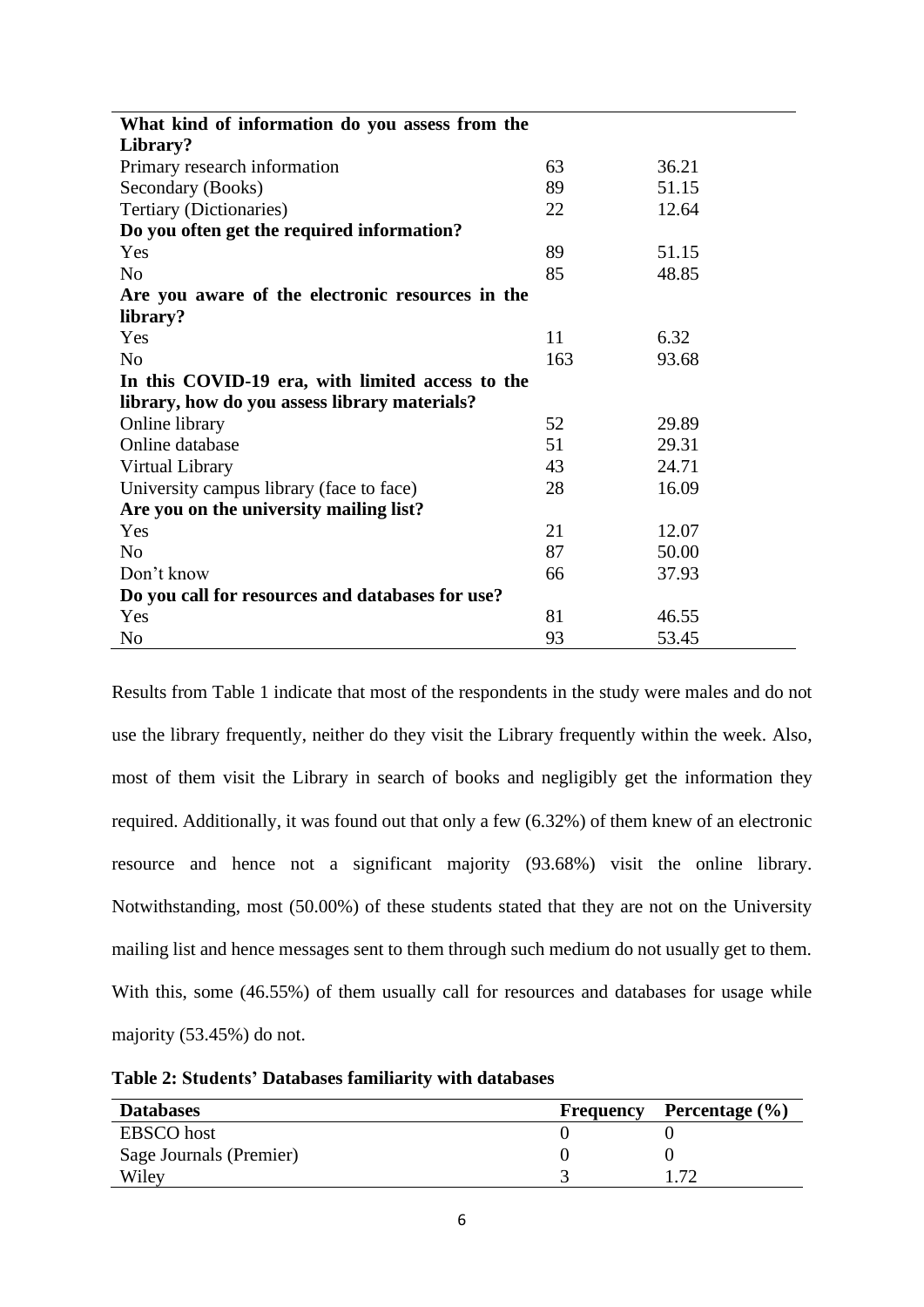| Taylor and Francis                   | $\overline{2}$   | 1.15     |
|--------------------------------------|------------------|----------|
| <b>Sage Research Methods Cases</b>   |                  | $\Omega$ |
| Credo Reference                      | $\left( \right)$ | $\theta$ |
| <b>Institute of Physics</b>          | 0                | 0        |
| Emerald                              | 4                | 2.30     |
| World bank E-Library                 |                  | $\theta$ |
| Project Muse                         | 0                | $\theta$ |
| <b>Cambridge University Journals</b> | $\left( \right)$ | 0        |
| <b>Annual Review</b>                 |                  | $\theta$ |
| <b>ACM</b>                           |                  |          |
| <b>ECONLIT</b>                       | 0                | 0        |
| <b>SABICAT</b>                       | $\theta$         | 0        |
| EZ proxy                             |                  | 0        |
| Hein Online                          | $\left( \right)$ | $\theta$ |
| <b>IEEE</b>                          |                  | 0.57     |
| None of the above                    | 164              | 94.25    |
| Which once do you use often          |                  |          |
| None                                 | 170              | 97.70    |
| Few                                  | $\overline{4}$   | 2.30     |
| Most of them                         |                  | 0.00     |

Table 2 shows that, with all numerous databases available online, students (5.75%) are only aware of Wiley, Taylor and Francis, Emerald, IEEE, while 94.25% of them do not even know about online databases. This translated into the usage of the various databases. Most of the students indicated that they do not use any of the available databases.

|  |  | Table 3: Resources medium, databases access and time, and search engines |  |  |
|--|--|--------------------------------------------------------------------------|--|--|
|  |  |                                                                          |  |  |

| <b>Research question/item</b>                          | <b>Frequency</b> | Percentage $(\% )$ |  |  |
|--------------------------------------------------------|------------------|--------------------|--|--|
| Through which medium are these resources sent to       |                  |                    |  |  |
| you?                                                   |                  |                    |  |  |
| Email                                                  | 15               | 8.62               |  |  |
| WhatsApp                                               | 151              | 86.78              |  |  |
| Zoom platform                                          | 8                | 4.60               |  |  |
| Microsoft & google platforms                           | $\Omega$         | 0.00               |  |  |
| What do we need to gain access to these databases?     |                  |                    |  |  |
| Mobile phones, internet service and data               | 44               | 25.29              |  |  |
| Access codes (passwords), pc, mobile phone             | 42               | 24.14              |  |  |
| Data, access codes, devices, data and connectivity     | 47               | 27.01              |  |  |
| Internet service, data, access codes                   | 41               | 23.56              |  |  |
| What time do you usually need e-resources or databases |                  |                    |  |  |
| for your work?                                         |                  |                    |  |  |
| When given an assignment                               | 78               | 43.58              |  |  |
| When given a mini project                              | 19               | 10.61              |  |  |
| Always as a student                                    | 82               | 45.81              |  |  |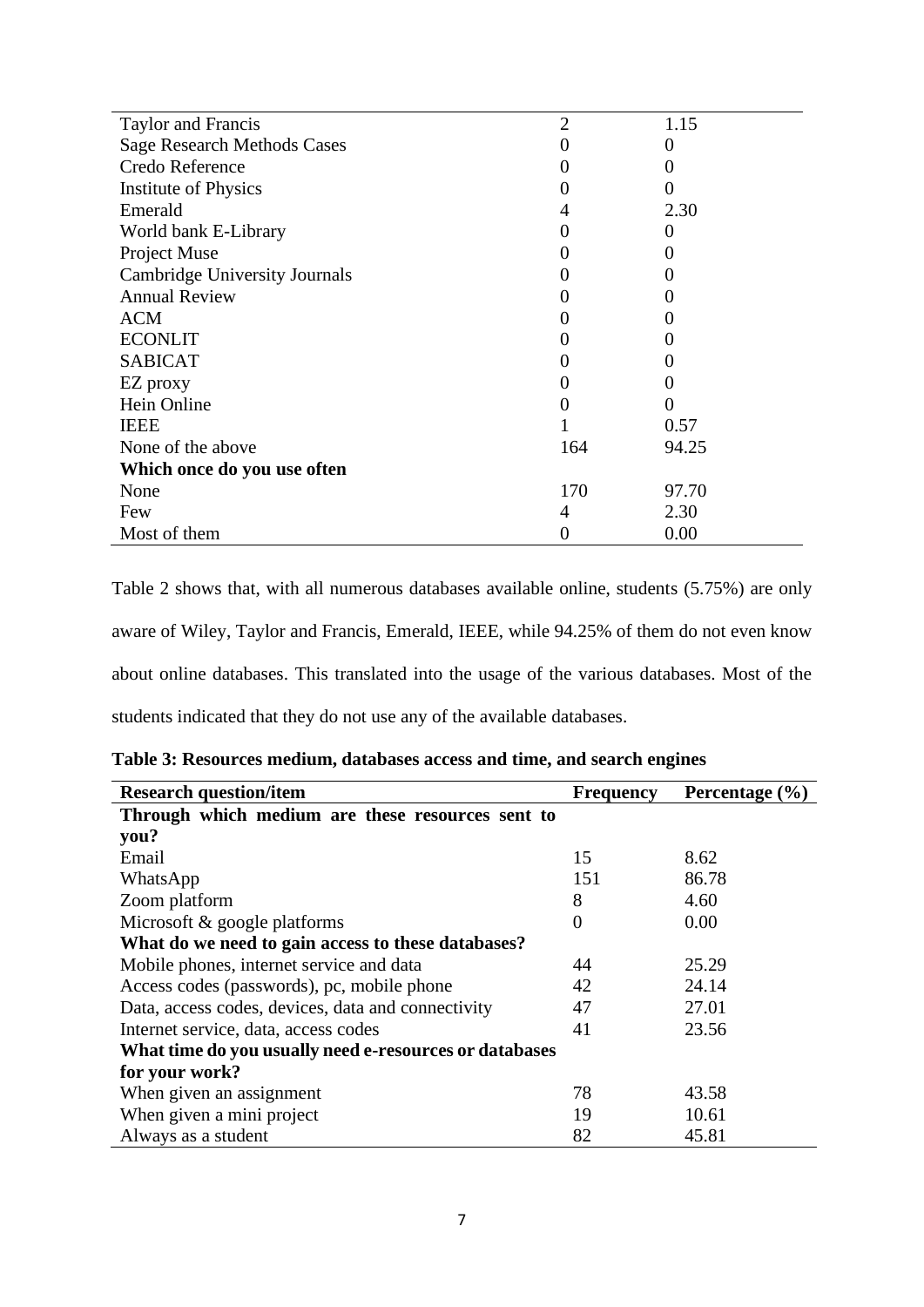| Apart from the e-resources and databases, Which of the |          |       |  |
|--------------------------------------------------------|----------|-------|--|
| following search engine or sites do you often use to   |          |       |  |
| search for information?                                |          |       |  |
| Ask.com                                                | 89       | 51.15 |  |
| Seek.com                                               | 43       | 24.71 |  |
| Scholar.google.com                                     | 42       | 24.14 |  |
| <b>SCOPUS</b>                                          | $\Omega$ | 0.00  |  |
| <b>EBASE</b>                                           |          | 0.00  |  |
| <b>BASE</b>                                            |          | 0.00  |  |

During the COVID-19 period, respondents indicated based on Table 3 that, most of their official information was sent to them via social media platforms, especially WhatsApp. For access to databases, the required materials needed as indicated by the respondents are mobile phones, internet service and data. Meanwhile, quite a good number of them (24.14%) also indicated that access codes such as user names and passwords are required to access some databases. Access of databases and e-resources in terms of time, most (45.81%) respondents indicated that, once you are a student, your entire life as a student requires you to visit the various databases occasionally. Additionally, the majority (100%) of respondents indicated that they usually search for information on sites such as Ask.com (51.15%), Seek.com (24.71%), and schoolar.google.com (24.14) in decreasing order of interest respectively.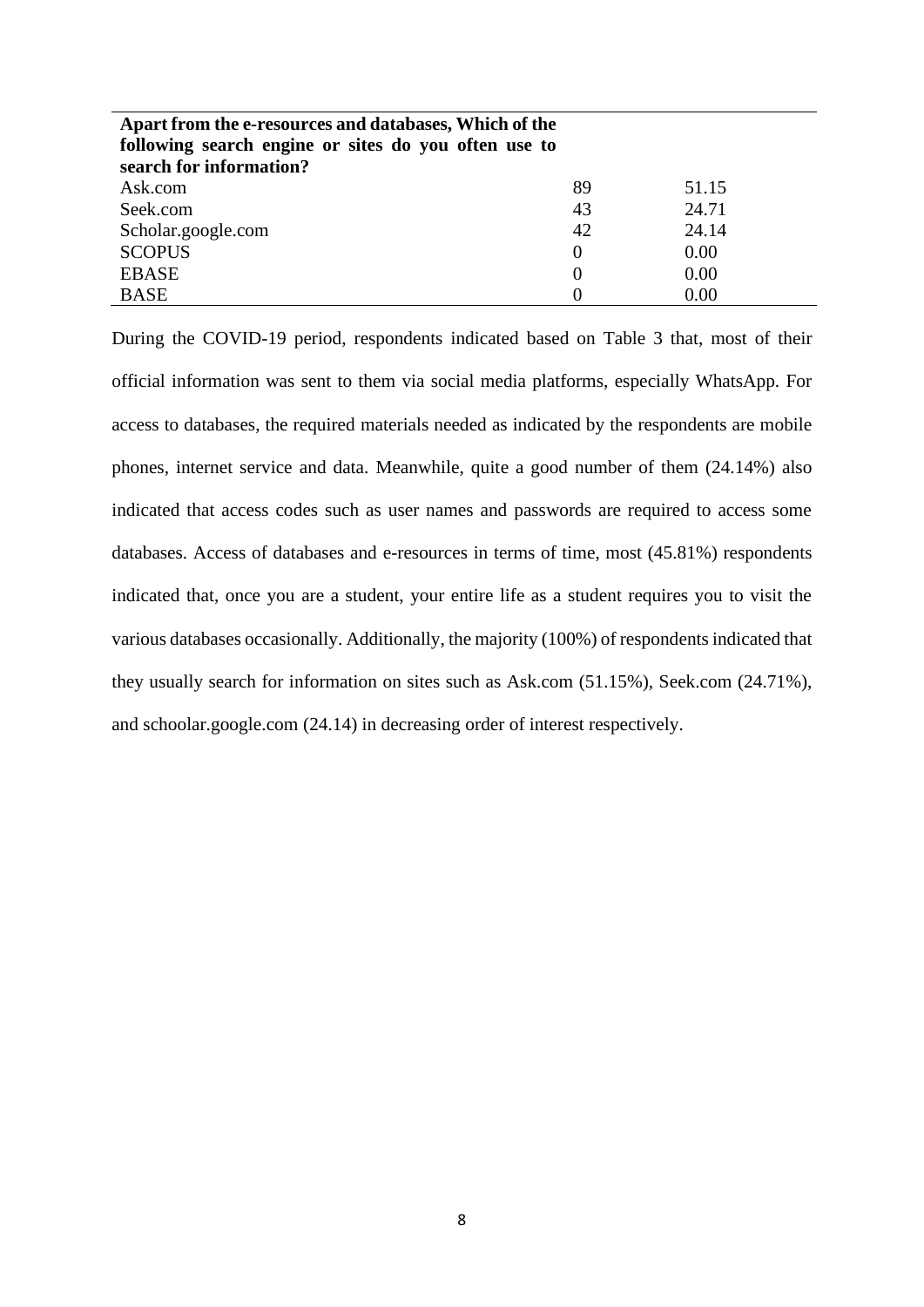

**Reasons for Choosing Data Bases**

**Figure 1: Reasons for choosing to use these debases/databases and search engines**

The study also inquired about respondents' reasons for choosing various sites for information access at an alpha level of 0.05.and found that respondents visit **scholar.google.com** for references much more than any other site (P<0.0487). Results from **figure 1** indicated that most students visit **scholar.google.com** for the reason of seeking references for their work and also during the time of project work. Most of them also visit **ask.com** during the examination period to look for answers to their questions, either past questions or expected questions in their minds. They also visit **ask.com** during quizzes periods and also to get answers to their assignments. For **google.com**, most students visit this database/site during quizzes, assignments, examinations and project work periods in the order of decreasing priority. For BASE and SCOPUS, most students do not visit them at all, while only few of them visit **seek.com** for project work, assignments, references, exams and quizzes in order of decreasing priorities.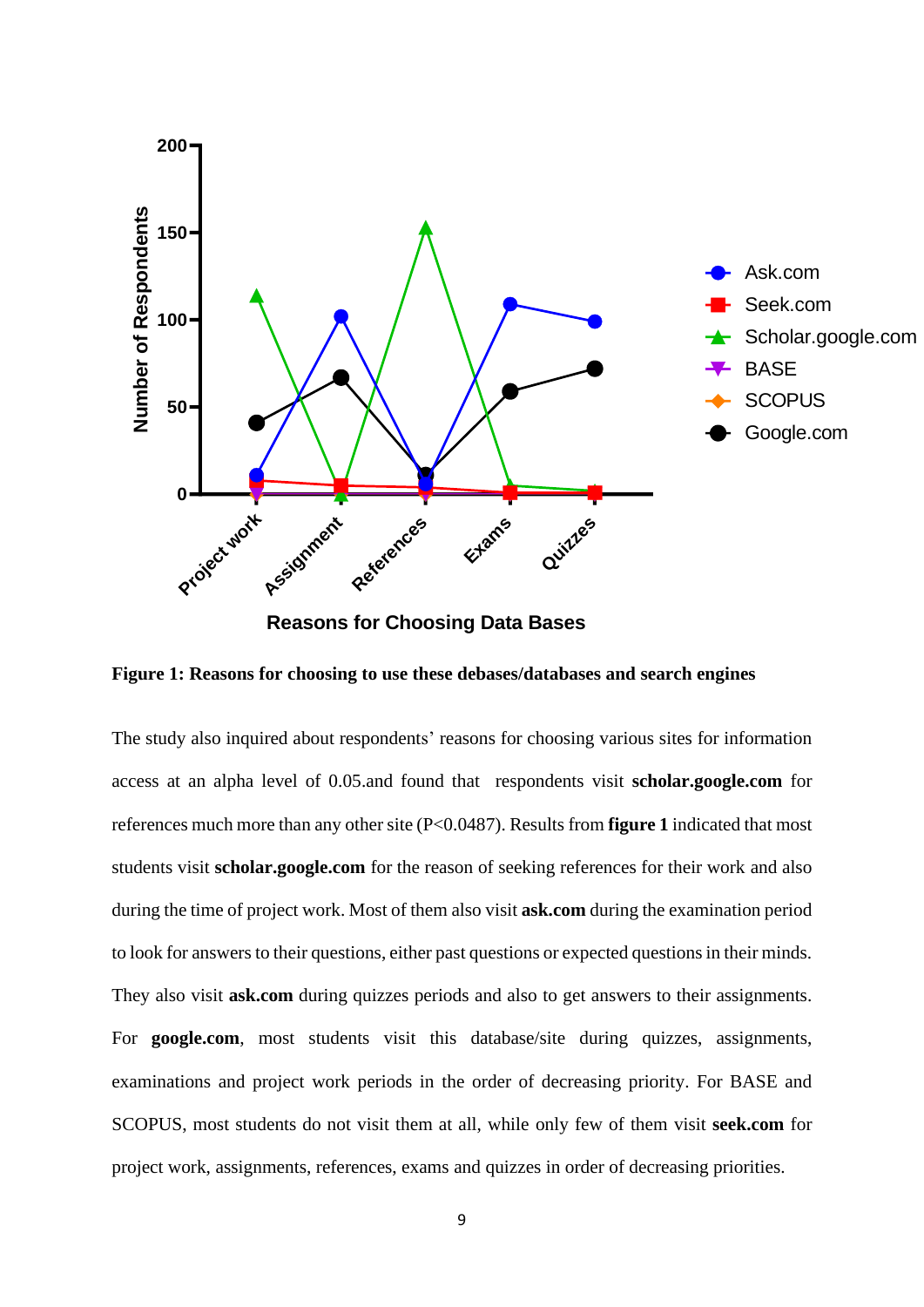



In figure 2, the study found that most students visit WhatsApp for assisting one another during assignments, research and ordinary meetings of friends in a decreasing order respectively. At an alpha level of 0.05, most respondents significantly (P<0.0001) seek help from authorities and peers via WhatsApp. Meanwhile, most of them also visit Facebook, Twitter, and Instagram during times of research, helping friends in doing their assignments and meeting friends in a decreasing other of usage for Facebook and meeting friends, research and helping friends in doing the assignment in decreasing order of usage for Twitter.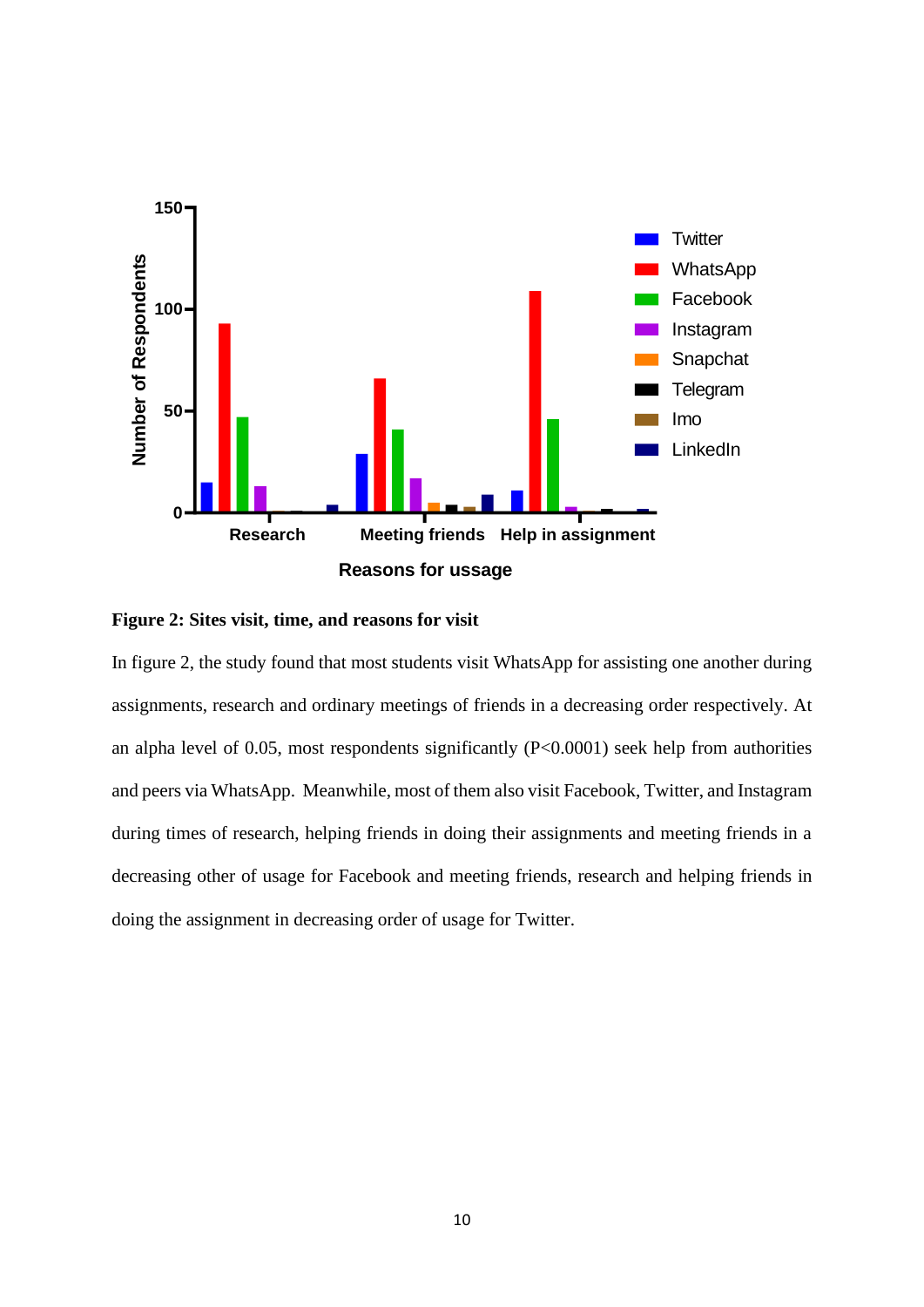



In figure 3, it can be deduced that, concerning time and space, various media of communication including social media platforms were investigated. At an alpha level of 0.05, WhatsApp was significantly (P<0.0413) used by authorities to send assignment notices to students. Microsoft and Google platforms recorded the lowest of usage concerning space and time with no significant (P=0.9999) difference at an alpha level of 0.05. An email was the second frequently used medium of communication for assignment submission and assignment notice in decreasing order of significance respectively (P=0.0413).

**Table 4: Reasons for the need for information, knowledge, source of information, attendance of online classes, reasons, and internet connectivity**

| <b>Research question/item</b>                   | <b>Frequency</b> | Percentage $(\% )$ |  |  |
|-------------------------------------------------|------------------|--------------------|--|--|
| When do you usually need information online?    |                  |                    |  |  |
| During online studies                           | 41               | 23.56              |  |  |
| During self-study time                          | 19               | 10.92              |  |  |
| During assignment time                          | 81               | 46.55              |  |  |
| All the time, once I am to do an academic work  | 33               | 18.97              |  |  |
| Indicate your knowledge on the existence of the |                  |                    |  |  |
| following                                       |                  |                    |  |  |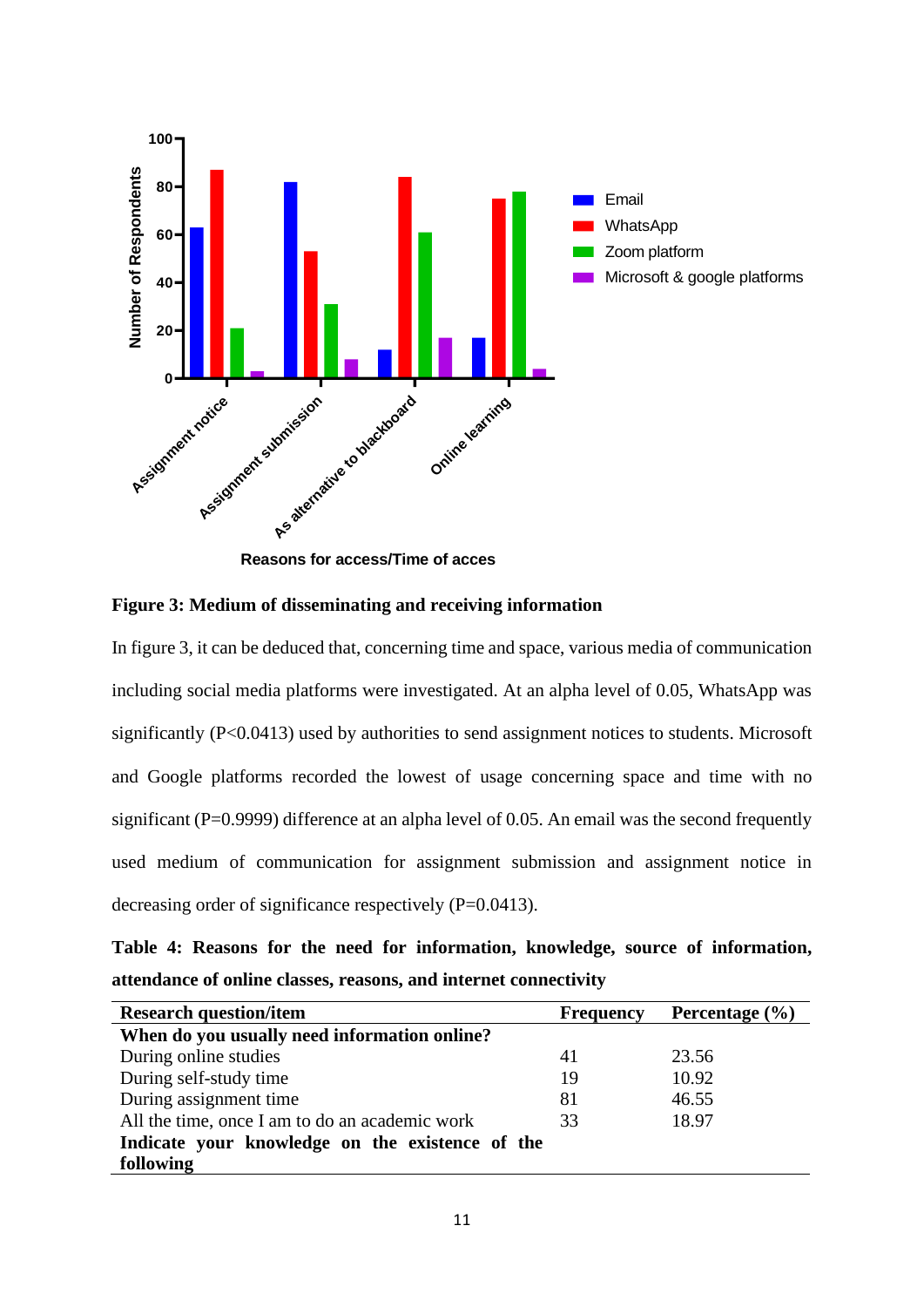|                                                      | 54               | 30.86 |
|------------------------------------------------------|------------------|-------|
| Online library                                       | 39               | 22.29 |
| Virtual library                                      | $\overline{0}$   | 0.00  |
| Institutional repositories<br>E-resources            | 37               | 21.14 |
| Databases                                            | 45               |       |
|                                                      |                  | 25.71 |
| During COVID-19 and lockdown periods, where do       |                  |       |
| you access information?                              |                  |       |
| Face to face library                                 | $\boldsymbol{0}$ | 0.00  |
| Ask.com                                              | 55               | 31.61 |
| Seek.com                                             | 34               | 19.54 |
| Google.com                                           | 29               | 16.67 |
| Facebook                                             | 16               | 9.20  |
| Instagram                                            | 3                | 1.72  |
| WhatsApp                                             | 30               | 17.24 |
| Google Scholar                                       | 7                | 4.02  |
| Have you been able to attend all your online classes |                  |       |
| during COVID-19?                                     |                  |       |
| Yes                                                  | 67               | 38.51 |
| N <sub>o</sub>                                       | 107              | 61.49 |
| Chose the possible reason among those listed below   |                  |       |
| No data                                              | 87               | 50.00 |
| Laziness                                             | 14               | 8.05  |
| Too busy                                             | 17               | 9.77  |
| Afraid                                               | $\overline{4}$   | 2.30  |
| Do not like the online studies                       | 27               | 15.52 |
| Lack of understanding                                | 25               | 14.37 |
| Have been visiting e-resources sites for quality     |                  |       |
| information from (google scholar, SCOPUS, digital    |                  |       |
| library)                                             |                  |       |
| Yes                                                  | 90               | 51.72 |
| N <sub>o</sub>                                       | 84               | 48.28 |
| Chose the possible reason among the listed below     |                  |       |
| Lack of suitable device for access                   | 19               | 10.92 |
| Poor internet connectivity for downloading           | 79               | 45.40 |
| Lack of access to professional support               | 21               | 12.07 |
| Poverty                                              | 55               | 31.61 |
| <b>Internet connectivity</b>                         |                  |       |
| Poor                                                 | 35               | 1.11  |
| Very poor                                            | 31               | 17.82 |
| Extremely poor                                       | 80               | 45.98 |
| Good                                                 | 16               | 9.20  |
| Very good                                            | 7                | 4.02  |
| Extremely good                                       | 5                | 2.87  |

From Table 4, respondents usually need information mostly during assignment time and most (46.55) of them knew about the existence of online library while a few (30.86%) said they did not know the existence of databases. Meanwhile, all participants did not know the existence of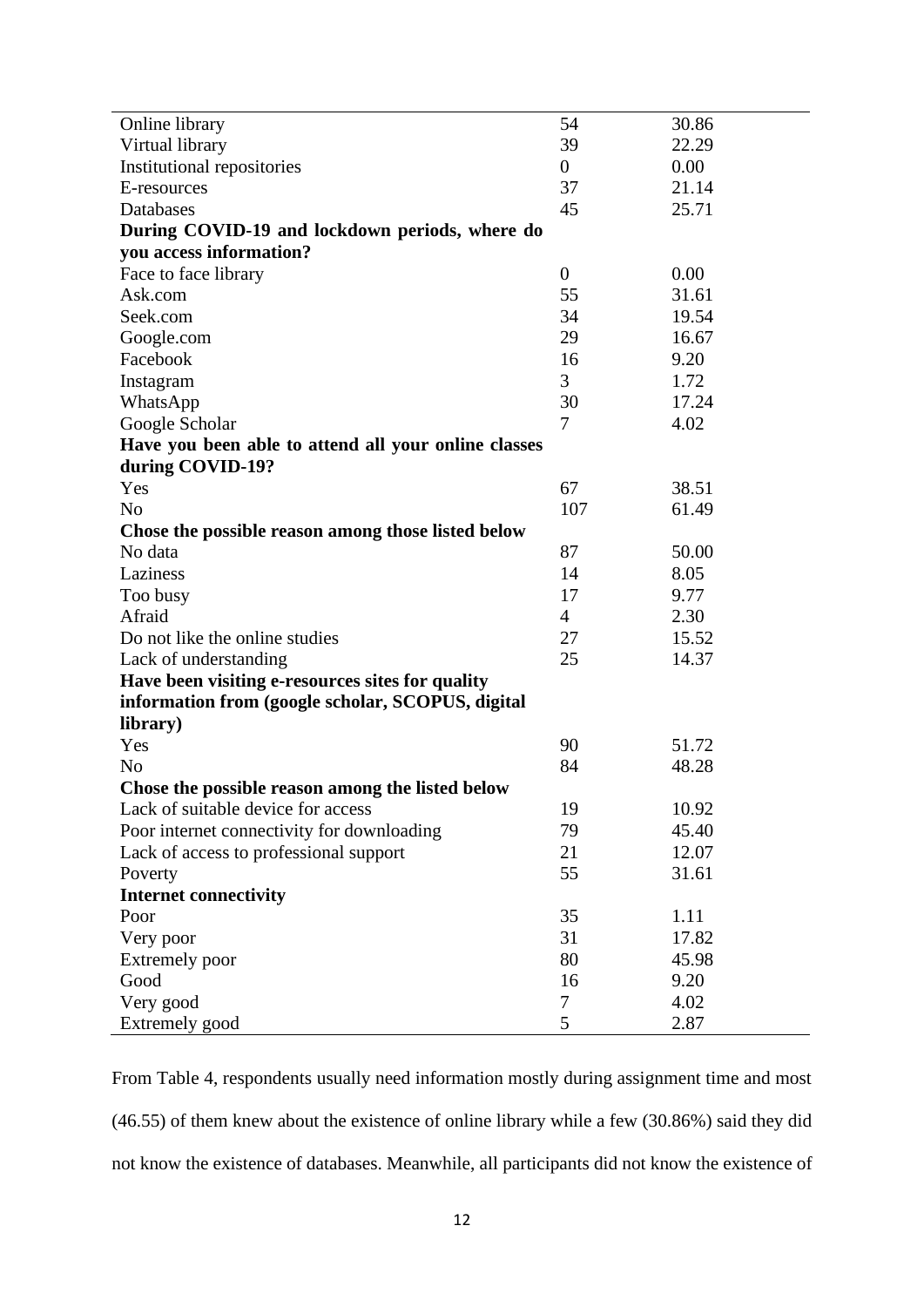institutional repositories. Also, during the COVID-19 lockdown period, most (31.61%) of the respondents indicated they get access to information from **ask.com.** They also visit **ask.com** frequently for their information needs whilst none went to the Simon Diedong Dombo University of Business and Integrated Development Studies, WA, Ghana Library during this period. Astonishingly, most (61.49%) respondents indicated they could not attend online or virtual classes organized by the Simon Diedong Dombo University of Business and Integrated Development Studies, WA, Ghana and for the reason being that, they do not have enough data and few (2.30%) said they were even afraid of having contact with the internet. About 48% indicated they do not access e-resources and reasons being poor internet connectivity for downloading. It is therefore not surprising that most (45.40%) of the respondents indicated that based on their locations, they could not get access to the internet. They indicated that internet connectivity was extremely poor.

In all, the results indicated that students lack digital literacy skills, have no devices, lack knowledge on the availability of e-resources, and their usage. Also, the various places that students usually seek for information are mostly not reliable and might translate into their academic performance.

#### **Discussion**

Demographically, the student participants were female-dominated and found not to be library friendly. The study indicated that most of these students do not usually visit the library and the few that visit the library do not also get the information they are searching for. Also, the majority are interested in books but not journal articles. Additionally, it was found out that only a few of them knew of an electronic resource and hence not a significant majority visit the online library. Nevertheless, most of these students stated that they are not on the University mailing list and hence messages sent to them through such medium do not usually get to them. With this, some of them usually call for resources and databases for usage. This means that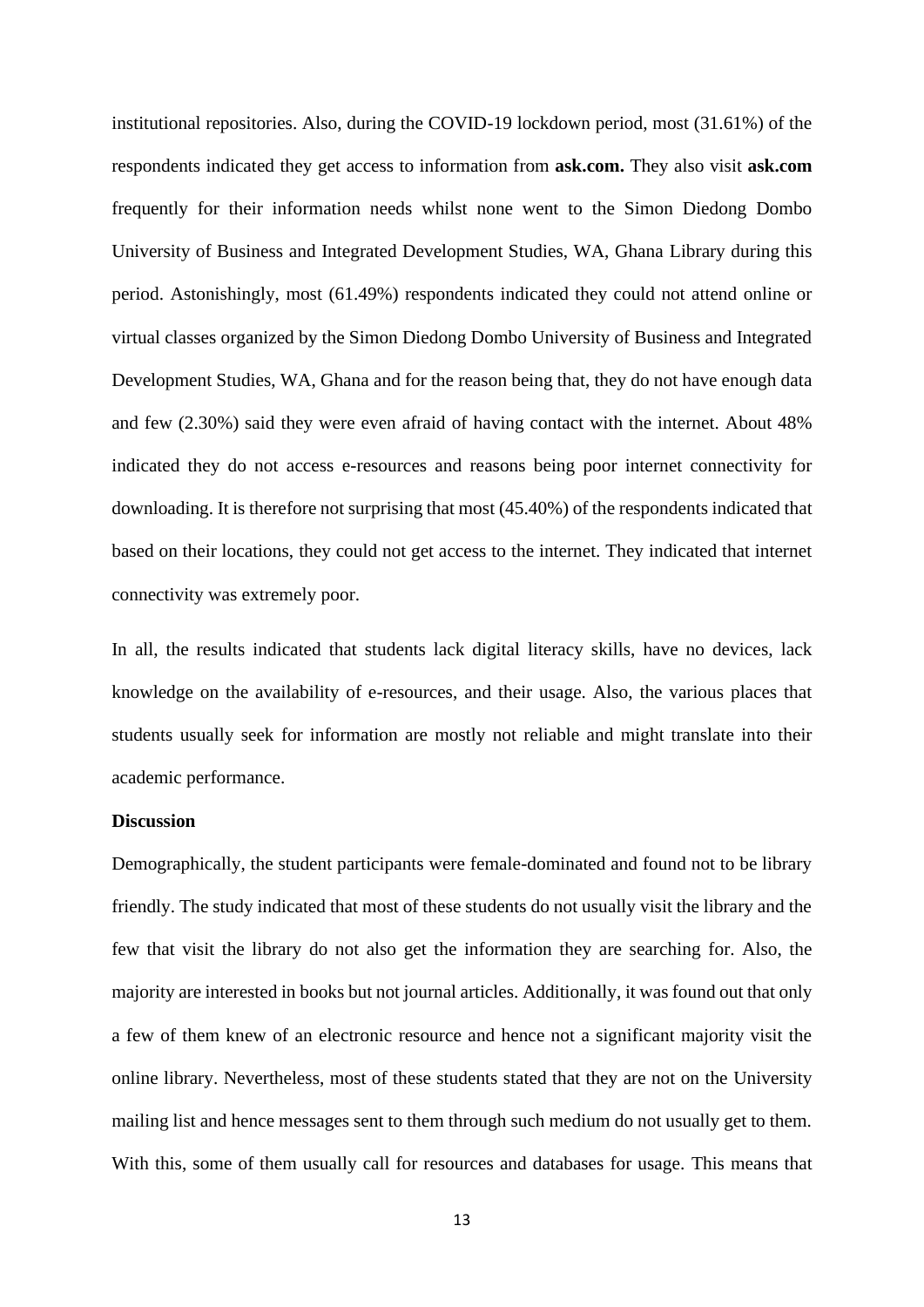concerning that expected of these students, they are likely not to be able to meet them on time since they have little knowledge on the existence of e-resources, online libraries thus missing important communications from teachers and other facilities that could facilitate their online studies during the COVID-19 pandemic. Similarly, English students in a tertiary institution in Saudi Arabia were found to be missing communications with instructors, daily tasks, and duties during their online studies under COVID-19 pandemic schools' lockdowns (Mohammad Mahyoob, 2020). However, as this current paper sees problems with access to e-resources by students and its hindrances to e-learning during the COVID-19 pandemic in developing countries other papers such as one in India indicated otherwise (Dhuri & Lobo, 2021). The differences in findings from these various studies might be due to geographical location, the culture of study participants, institutional resource differences and the strength of academic and library staff.

Students' awareness of the availability of databases online is a paramount requirement for their ability to access e-resources. Findings from this study suggest that respondents who were expected to enrol and participate in online studies do know of only a handful of databases out of the plethora available. This might be a result of their inability to explore the internet using digital literacy skills. It is not surprising other findings from Pakistan (Rafiq et al., 2021) regarding the transition of libraries to online found a lack of digital literacy skills as a hindering factor to the digital migration of traditional libraries. A contrasting study in Nigeria indicated that students knew about the availability of e-resources and are using them conveniently (Bakare et al., 2015). Additionally, while the current study indicated less usage of e-resources among undergraduate students, a Tanzanian study reported the opposite (Ruzegea & Msonde, 2021). In Saudi Arabia, medical students were found to be quite knowledgeable on the availability of e-resources (AlRiyaee & Ahmed, 2017) and a Ghanaian study at the University of Cape Coast also revealed that postgraduate students know much about e-resources and prefer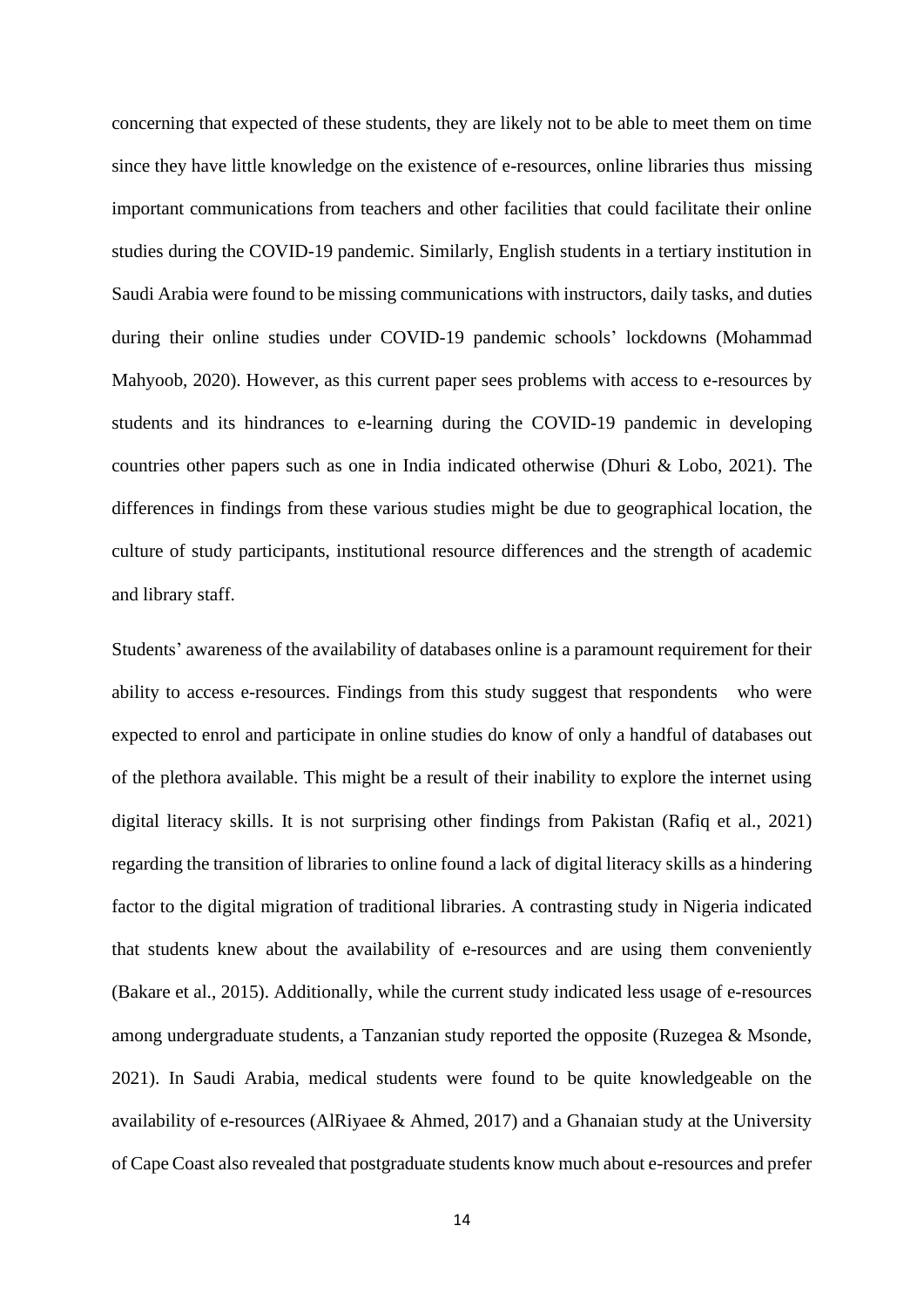to use google scholar (Ankrah & Atuase, 2018). The divergence in the various studies might be as a result of the differences in targeted student populations. While the current study investigated level 400 undergraduate students, others investigated different levels beyond level 400 and even others were postgraduate students.

The medium of communication among students and between students and instructors/library staff was found to be mostly via social media platforms such as WhatsApp. They indicated that access to e-resources/databases required some skills and devices, coupled with conditions such as good internet service and availability of internet connectivity data "bundle". These findings suit well with other findings from previous studies in Pakistan (Rafiq et al., 2021), Ghana (Akuffo & Budu, 2019; Ankrah & Atuase, 2018), Serbia (Sonawane, 2020) and India (Ansari & Tripathi, 2017). Notwithstanding, other findings indicated different mediums of communication such as one from the United States of America (Mehta & Wang, 2020). Differences in the findings of this current study and the other from the USA might be due to the level of advancement in technology. While the USA is highly developed in terms of technology and digital literacy, Ghana and the other countries are nowhere near this level of advancement.

Students in the current study were found to search for information for referencing purposes via **google scholar**, visit **ask.com** for information regarding solutions to their examinations related problems, and also visit **google.com** for information for their quizzes, assignments, exams and projects work. Additionally, students were found to know about the existence of online libraries but not databases and institutional repositories. Also, most students indicated that they were not consistent in their attendance to virtual classes for a plethora of reasons including poor internet access, lack of internet data ("internet bundle"), poor downloading activity and finally extremely poor internet connectivity. The findings from this study match with other studies in Saudi Arabia indicating low internet connectivity, downloading and lack of digital literacy as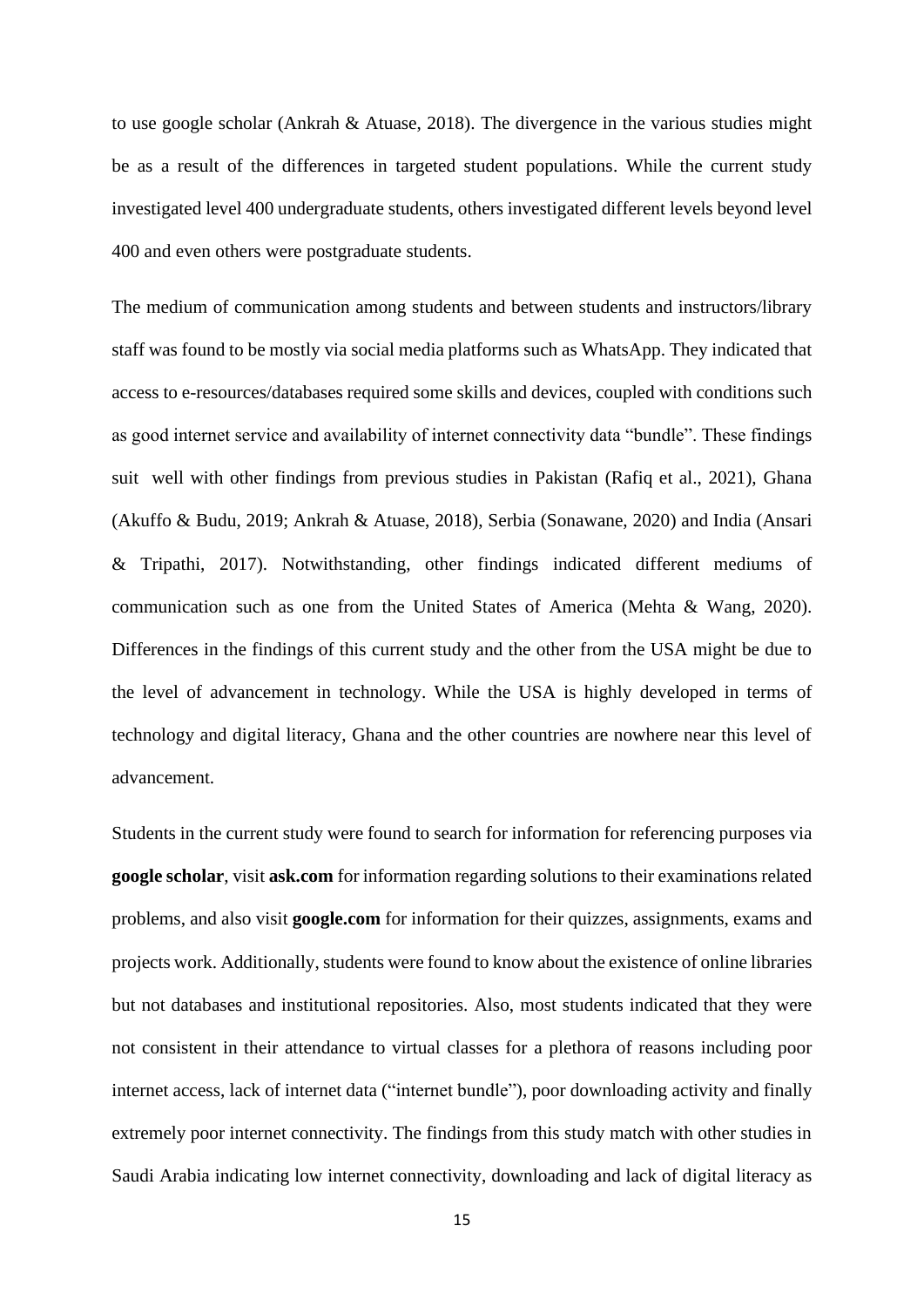hindering factors to students' access to online databases, virtual classes and libraries (AlRiyaee & Ahmed, 2017).

Technology is far advanced in recent times yet, countries like Ghana are lacking regarding services to tertiary students in times of difficulties like the COVID-19 pandemic. Information literacy is a course at the Simon Diedong Dombo University of Business and Integrated Development Studies, WA, Ghana but not all students offer this course and hence do not know this area. Those even offering the course are not finding things easy due to geographical disadvantages, poverty, and inadequate digital literacy. Digital literacy would have provided these students with the skills they needed, technical knowledge on sources of quality and reliable information, knowledge on digital libraries, databases and e-resources, thereby increasing access to e-resources.

While students from other universities are conveniently making good use of and benefiting from e-resources, Simon Diedong Dombo University of Business and Integrated Development Studies, WA, Ghana students are not even having sufficient knowledge on their existence, neither do they know where, when and how to access them. There is therefore an urgent need for the introduction of the information literacy course throughout all programs and levels of the University. As indicated in the results of this study, no student does not need e-resources in their lives as students.

Evidence is clear from this study that, gaining access to e-resources by students could not face the test of time and spaces as their technical expectation, resources and time do not allow them to enjoy this academic right.

#### **Conclusion**

The university library plays a central role in the academics of students in the university. The library is the source of academic information and also a major source for inquiry into university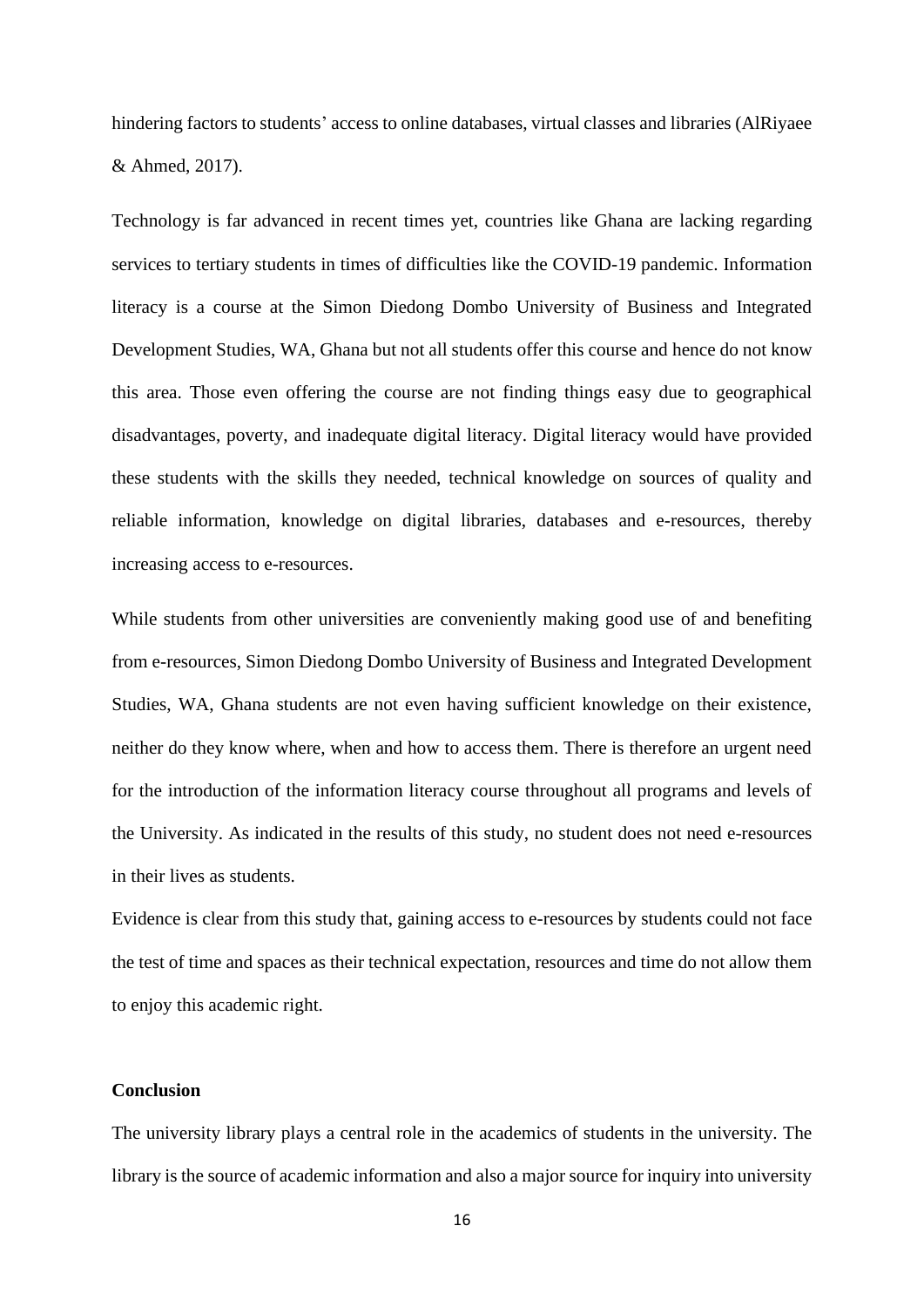administrative based information. During the lockdown, libraries had to migrate to an online system to allow students to gain access to information. The COVID-19 pandemic forced/challenged both students and staff in Ghana to adapt to using i online activities regarding academics. With all efforts in place, most staff and especially students of various institutions could not meet access concerning space and time for this activity due to their lack of digital literacy skills, poverty, internet connectivity, and inefficient communication systems. The following recommendations are being made to enhance ICT resources in educational institutions.

- There is currently an urgent need for the inclusion of information literacy in the courses offered in the university from level 100 to 300.
- The government of Ghana, NGOs, the university community and policymakers need to wake up and develop a rapid solution to the challenges facing student's access to eresources exacerbating and deteriorating academic activities and looping in Ghana.
- The study also recommends that there should be periodic in service training for all students and staff regarding the updates, upgrades, and usage of electronic resources online.
- Also, all students should be effectively communicated with using their institutional emails and all problems relating to the loss of passwords should be resolved among all students.
- All databases and sources of e-resources should be made available to all students at all times.

# **REFERENCES**